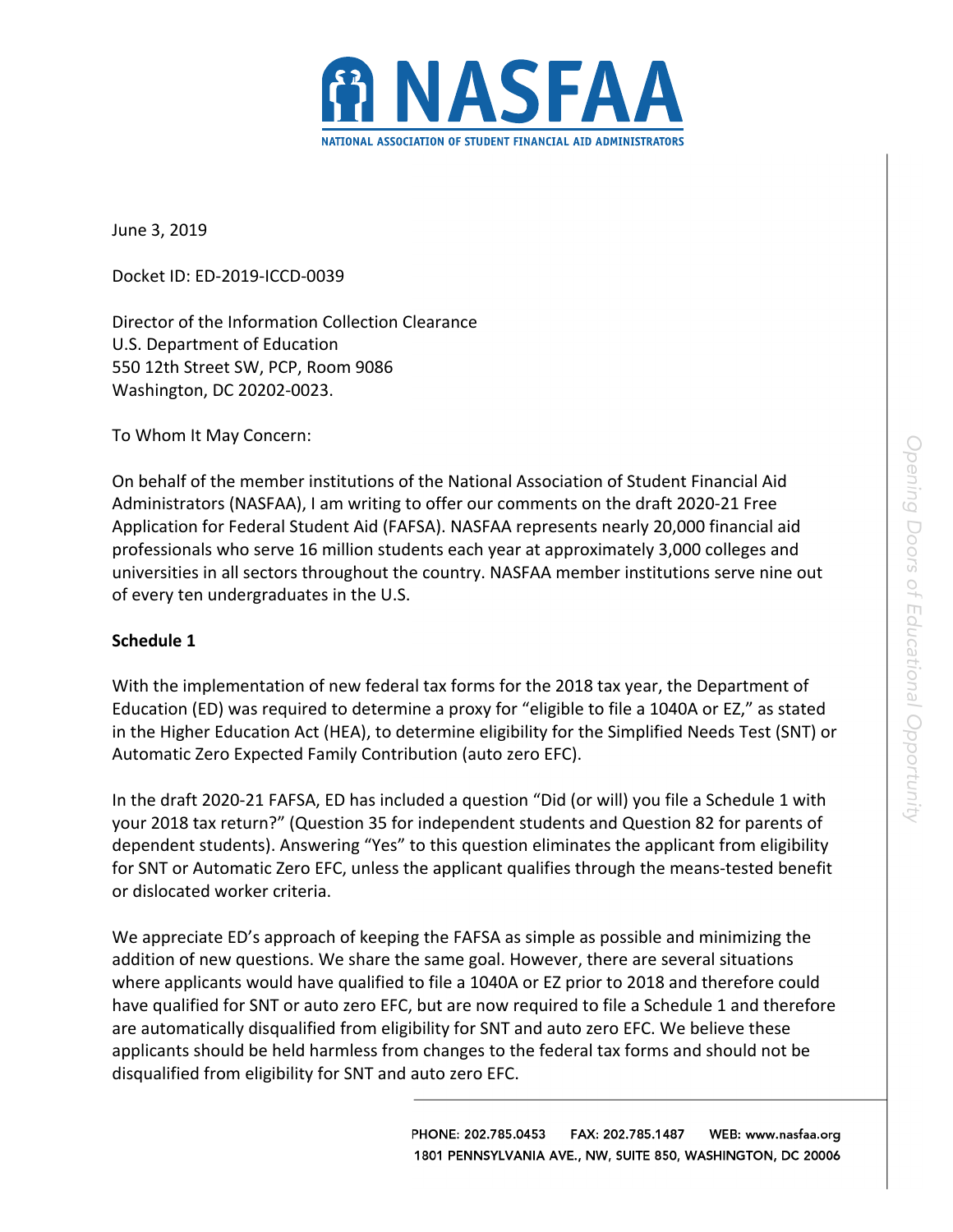These applicants include independent students and parents who filed a Schedule 1 to claim or report one or more of the following:

- Capital gain distributions
- Unemployment compensation
- Educator expenses
- IRA deduction
- Student loan interest deduction
- Alaska Permanent Fund dividends

Although we have no way of knowing the volume of FAFSA applicants who claimed or reported one of these items on their tax forms, in 2016, there were 8,416,612 1040A and 1040EZ forms that included one of these items, disaggregated as follows:

- Capital gain distributions 821,148
- Unemployment compensation and Alaska Permanent Fund dividends- 2,250,907
- Educator expenses 765,173
- IRA deduction 416,693
- Student loan interest deduction 4,812,162

To hold these FAFSA applicants harmless, we suggest adding a follow-up question to the FAFSA for those applicants who indicate that they did file a Schedule 1:

"Did you file a Schedule 1 only to report or claim one or more of the following:

- Capital gain distributions
- Unemployment compensation
- Educator expenses
- IRA deduction
- Student loan interest deduction
- Alaska Permanent Fund dividends?"

Applicants who respond "Yes" would then be considered for SNT or auto zero EFC. This approach is similar to the current FAFSA treatment of those tax filers who file a 1040 form only to claim the American Opportunity Tax Credit or Lifetime Learning Tax Credit.

While this would be an additional FAFSA question, built-in skip logic means that our proposed new question would only be presented to a subset of FAFSA applicants - those whose eligibility for SNT or auto zero EFC has not already been determined by responses to earlier FAFSA questions, and who indicated that they did file a Schedule 1.